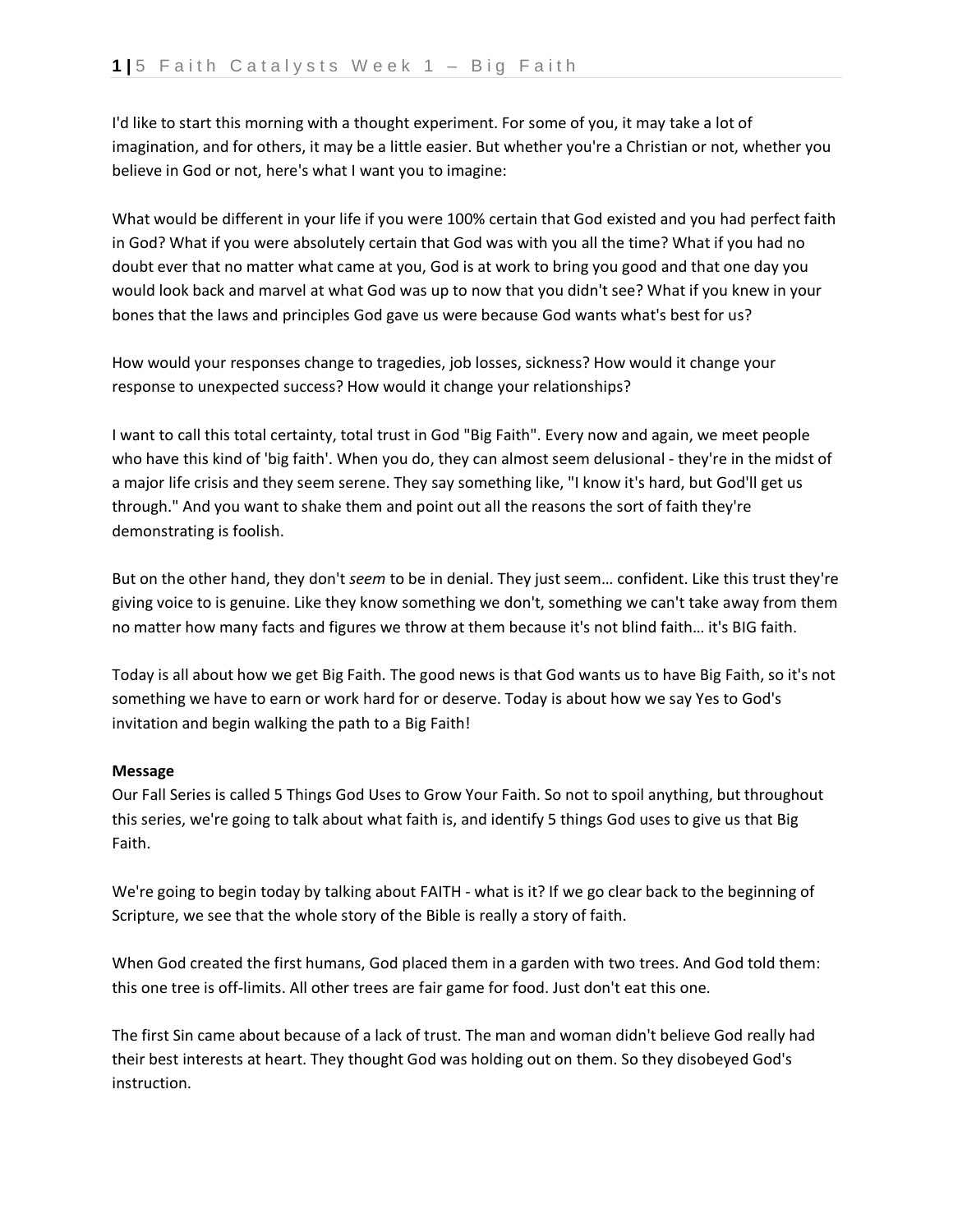Yes, disobedience played a role, but at the *heart* of the disobedience was a *faith* problem. We didn't *trust* God or God's intentions. So we broke trust with God and as a consequence, our *relationship* with God suffered.

From that point forward, the whole rest of the Bible is the story of God working to rebuild that broken relationship, teaching us to trust God again. Relationship comes before obedience - God didn't give Israel the Law until *after* God had freed them from slavery in Egypt. God demonstrated trustworthiness, then gave Israel the Torah, a trustworthy path to life and flourishing.

Jesus' life and ministry is all about building trust. Jesus offers us an invitation to re-engage with God, to trust that God's way leads to the life we were created to crave. Again and again, the NT writers insist that what happened on the Cross wasn't about obedience but *faith*. God invites us not to follow a whole bunch of rules, but to re-engage in a *relationship*.

And relationships are built on faith. The very strongest relationships you have are the ones where you have full trust in the other person. "Have you heard from your husband? No? Aren't you worried?" No. I trust him.

"Did you talk to your daughter yet? No? And you're not worried?" No. I trust her.

Obedience isn't worth much, because it can be forced. Ask anyone who lives in a dictatorship. God is not a dictator. God could force us to obey, but that's not what God wants. God created us for relationships, and relationships are all about *trust*.

So what God wants is faith. BIG faith.

[Scripture Slide] Turn over to Matthew 8 with me. We're going to an encounter Jesus has with a man who is… less than desirable. But it turns out, this guy has Big Faith. In fact, he *amazes* Jesus (it's the only time the Gospels ever tell us Jesus was amazed by anyone).

The man is a Roman centurion. The Romans occupied Israel during Jesus' lifetime, and the Jews *hated*  the Romans. Romans were Gentiles, which meant they were unclean - Jews couldn't share meals with them or even go into their homes. So to have unclean Gentiles ruling over God's people *in God's land* was a constant thorn in the Jewish people's side.

This centurion was in charge of 100 men. Roman soldiers were able to do basically whatever they wanted - if they wanted to take your money, it wasn't considered robbery. If they wanted to rough you up a bit, sure, you probably had it coming. If they wanted you to 'take a walk' with them and you never came back, they could do that too.

So you can imagine how the Jews felt about Roman soldiers, and their leaders in particular. This centurion Jesus is about to meet wouldn't have been well-liked.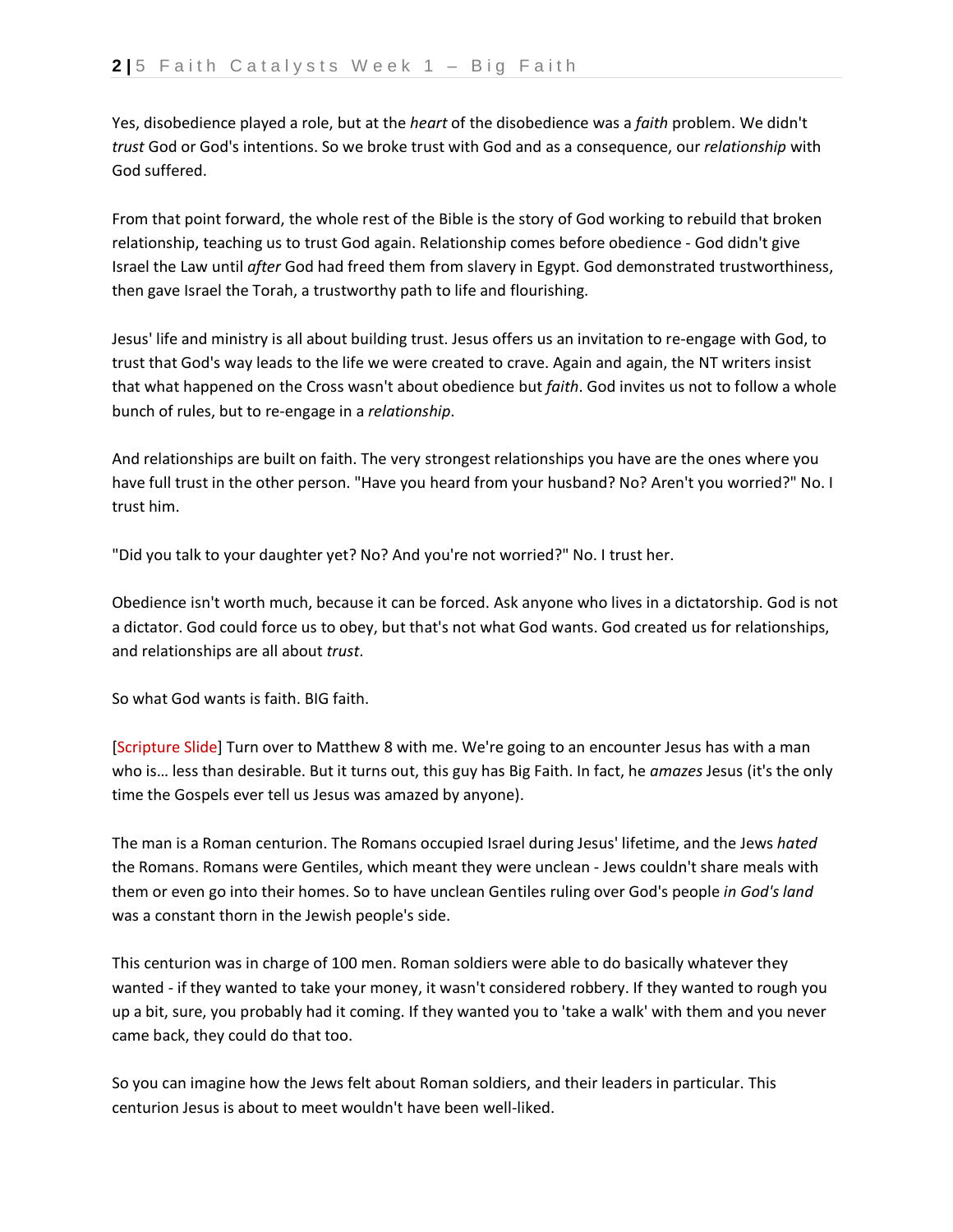With that in mind, let's read beginning in verse 1:

When Jesus returned to Capernaum, a Roman officer came and pleaded with him, "Lord, my young servant lies in bed, paralyzed and in terrible pain."

Jesus said, "I will come and heal him."

This one is a doozy. Can you imagine what the disciples thought when this Centurion walked up and said, "Excuse me, Mr. Christ, a word please?"

Fear turned to disgust when he told Jesus about his servant. We know what they were thinking, "So what? Another Roman dead is another step in the right direction. Of course Jesus isn't going to heal *him*."

And then Jesus says, "I'll come to your house." Of course he did. You think a Gentile's house is going to scare him?

No… but it sure would have scandalized all his followers.

So Jesus is going to go to the home of this centurion and heal his servant. But Jesus *still* hasn't been amazed yet. So let's watch what happens next:

But the officer said, "Lord, I am not worthy to have you come into my home. Just say the word from where you are, and my servant will be healed. I know this because I am under the authority of my superior officers, and I have authority over my soldiers. I only need to say, 'Go,' and they go, or 'Come,' and they come. And if I say to my slaves, 'Do this,' they do it."

The Centurion says, "I'm not worthy to have you in my home." And this is where one of the disciples muttered, "No doubt!"

Of course *they* thought that way. They were Jews. But a *Roman* wouldn't think that about himself. He was the conquering people. His gods had given him victory over the Jewish god. If anyone was unworthy, it was *them*.

So what made him say that to Jesus?

It came down to what Jesus *did*. He said, "Look, I'm a soldier. I'm under authority, and I have authority. I tell that guy to go get me food, he does. I tell him to go guard a building all night and don't fall asleep, he will because he knows I could have him killed otherwise.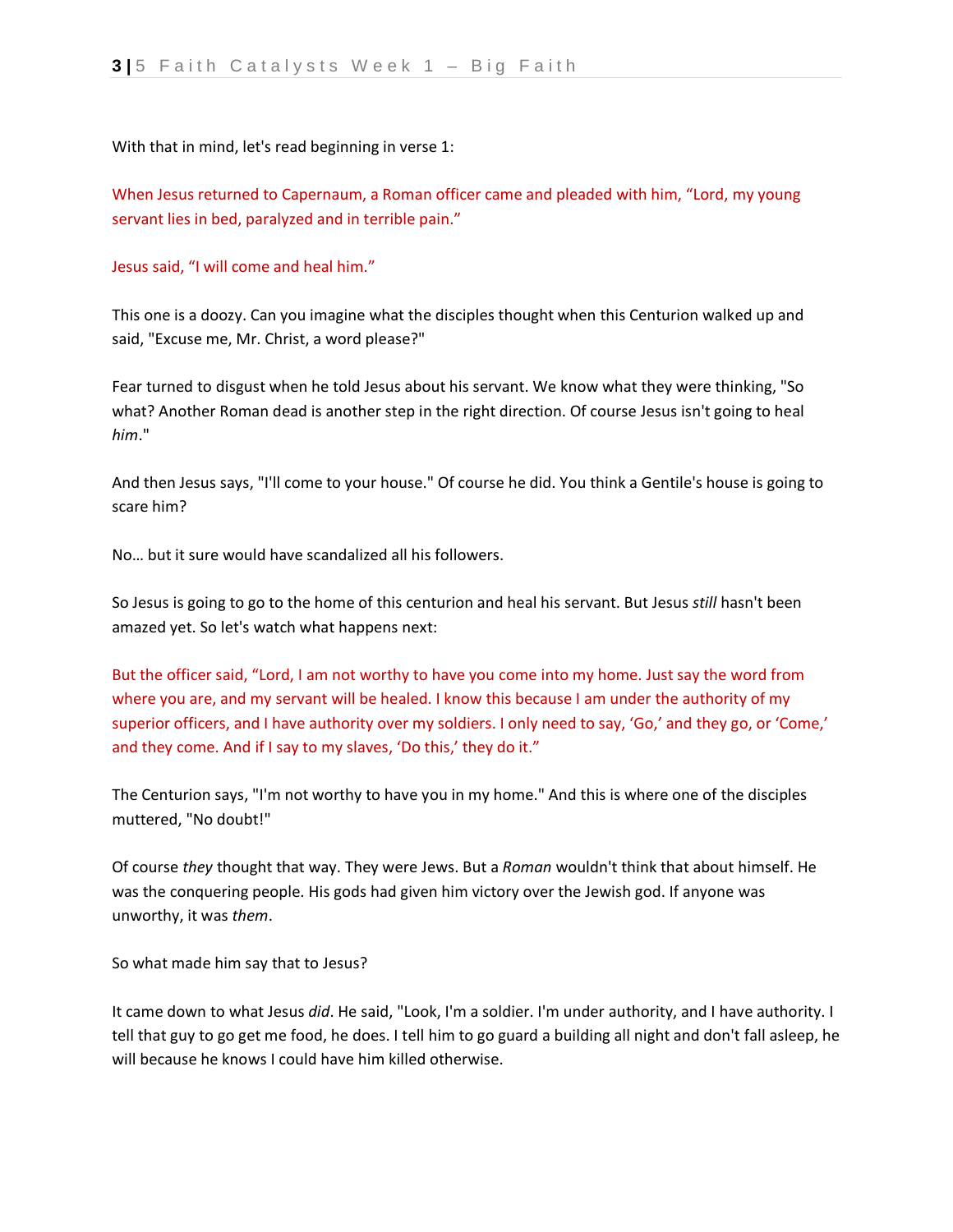"And I've been watching you. I've seen you command nature and disease. I've seen you have authority over demons. That tells me that whoever your boss is, is more powerful even than Rome. So don't come to my home. I'm not worthy.

"Just say the word. Heal from right here. I know you can."

When Jesus heard this, he was amazed. Turning to those who were following him, he said, "I tell you the truth, I haven't seen faith like this in all Israel! -- Matthew 8:1-10

Can you feel what a slap in the face that would've been to all the Jews listening - even to his followers? All those guys who'd been following him around for weeks at this point?

But the Centurion showed Big Faith. And Jesus was amazed.

What amazes God? Not obedience… *trust*. Living as though you have full confidence God is with you. *That's* what amazes God.

Not obedience.

How often do we think that we should obey God in order to make sure God loves us or blesses us or gives us what we want? We obey to get.

But that's not what God wants. God wants us to obey, to follow, because we trust. Because we have a *relationship* with God.

So how do we develop a Big Faith?

Another church I really love has spent a lot of time asking this question. They spent a lot of time asking each other, asking themselves, and there were five things that kept coming up over and over.

5 elements of a deep, growing relationship with God. 5 ingredients to a big, deep trust in God. We might call them 5 Faith Catalysts.

The first is practical teaching. Ask anyone who's growing in their faith, and there'll be a moment (or a lot of moments) when Scripture became real to them. It quit being an old story or my parents' story or a set of boring rules or an oppressive old book and came to life. There was a moment when Scripture helped you see yourself better, and helped you see what your next right step was.

For some of us, that happens in here, when we receive teaching together. For others, it's in C-Group, in discussion with others on the same journey. And for others, it's in private study. Hopefully as we grow, it's in all three spaces.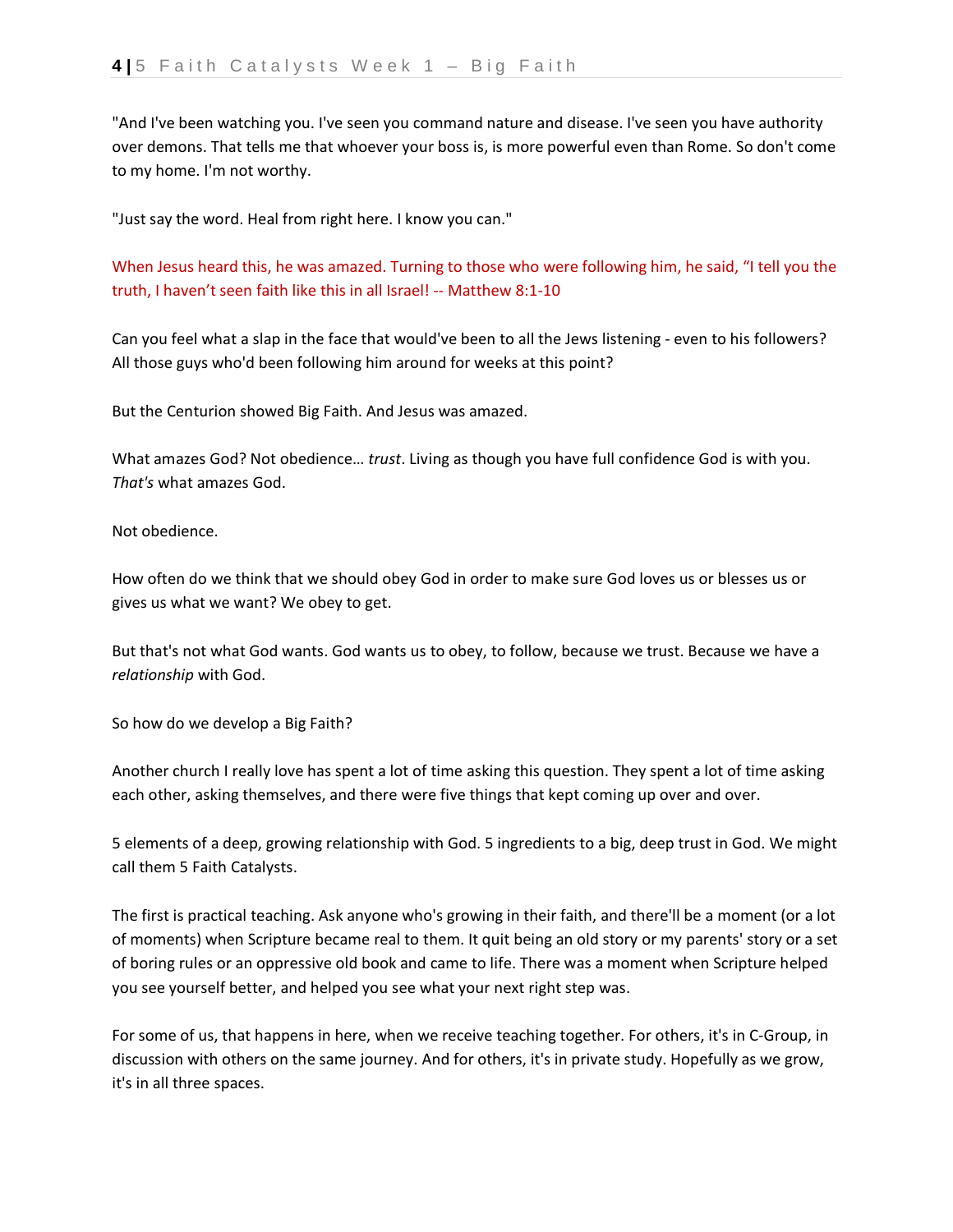Practical teaching is one faith catalyst: when the Story of God becomes our story, we trust God more deeply.

The next is providential relationships. In everyone's faith story, there comes a part where they say, "And then I met so-and-so." A guy, a girl, a couple, a boss, a mentor. Someone who was just *different*, who by the very way they lived helped you see something more, something beyond what you already knew. And when you look back, it feels like God put them in your life so that you could know God better, that through *their* love, you came to know God's love better. It was a providential relationship. And it blew up your faith.

Third are private disciplines. These are all those spiritual practices we talk about, like reading scripture, prayer and sabbath. These are a faith catalyst because these private disciplines make our faith our own. They open us up to God's Spirit, help us engage more deeply in that relationship with God. As we grow in our faith, there comes a moment prayer moved beyond "God is great God is good" or you gave for the first time and it helped you realize how much more you trusted money than God. Or you fasted and God *did* something in you. And boom, your faith blows up.

Fourth is personal ministry. This is serving. When people share about their faith, they often point to a moment where they were asked to step up. And they were pretty freaked out about it. Like, "Who, me? Are you sure you are talking to the right person?"

But they do it. They begin to serve and as they do, the Spirit comes alive in them like never before, because now they're giving of themselves the way God gives to us. And BOOM, their faith blows up.

The last one is pivotal circumstances. In the story of God inviting us to trust, they're nearly always big events, big changes that rock us. It could be a tragedy or it could be good. A lot of people who had no interested in God have a kid and suddenly they're asking all these new questions like "Who's going to teach this kid to be a responsible, functioning human?!" Kids are often a catalyst for a growing faith. But again, good or bad, there are always pivotal circumstances that impact our faith in big ways.

What's amazing about these 5 faith catalysts is that they're not a list you can go do. You can't force pivotal circumstances to happen. You can't force a providential relationship. Even private disciplines which feel the most like a checklist - are really more about how the Spirit moves in us than what we do.

Friends, Big Faith isn't something we achieve by following a checklist. Big Faith is something God invites us into, a relationship we lean into. And as we learn to be on the lookout for these big faith catalysts, we'll find our faith in God growing and growing until everyone we meet is amazed by our Big Faith.

So that's what this series is going to be about: We're going to learn how to be on the lookout for God in our lives. Because faith is a relationship. Faith is built on trust. And when, like that centurion, you see Jesus at work in your life, following him becomes easy. Because you trust him.